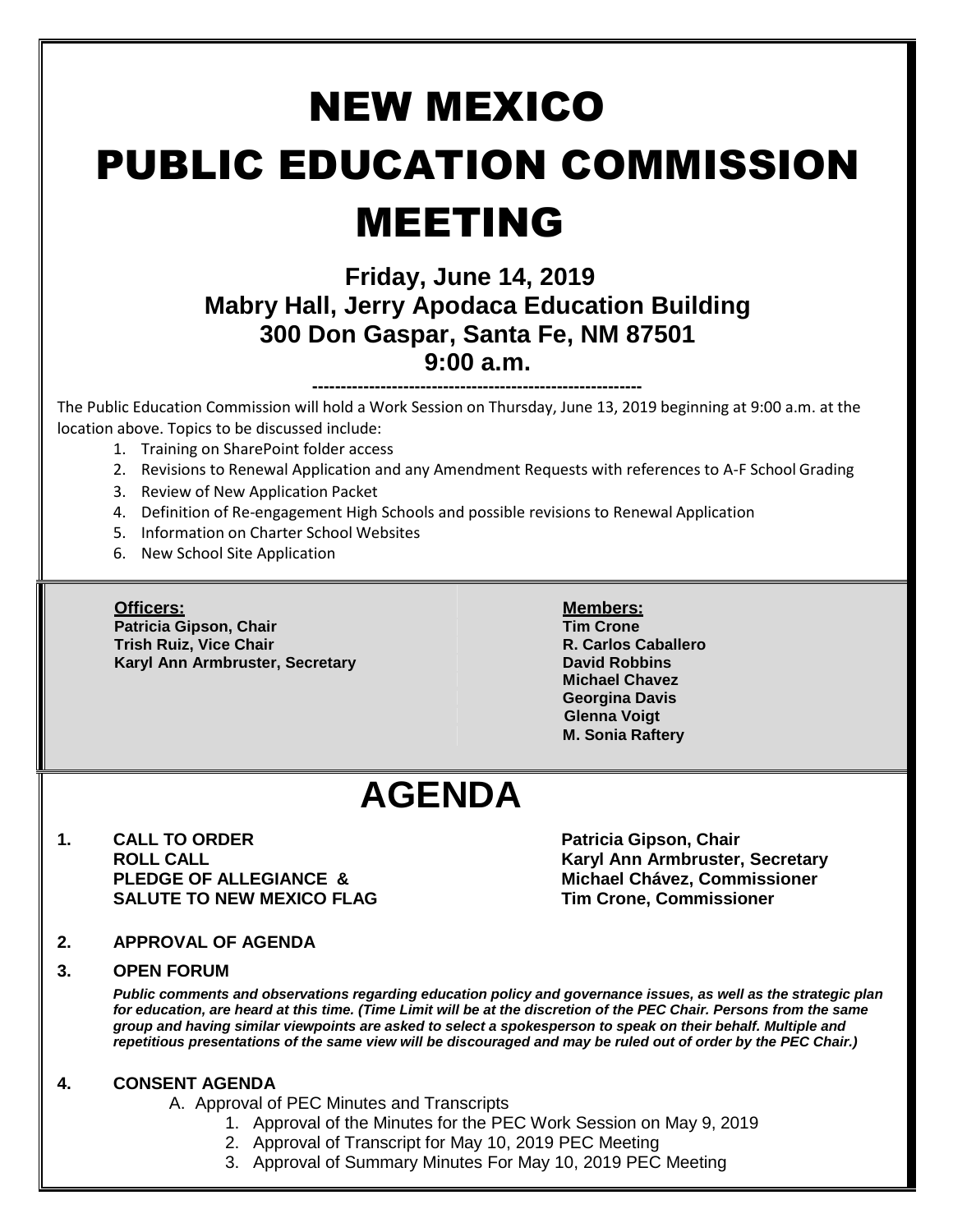B. Change Notifications

#### 1) Governing Board Membership Changes

- a) Albuquerque School of Excellence
- b) Albuquerque Institute of Mathematics and Science (AIMS)
- c) Albuquerque Bilingual Academy (formerly La Promesa Early Learning Center)
- d) Alma d'arte Charter High School
- e) NM School for the Arts
- f) South Valley Preparatory
- g) Turquoise Trail Community Charter School
- 2) Change of Chief Procurement Officer (CPO)
	- a) La Tierra Montessori
- 3) Change in Governing Body By-Laws
	- a) La Academia Dolores Huerta

#### **5. PRESENTATION BY ALBUQUERQUE SIGN LANGUAGE ACADEMY REGARDING TRANSITION PROGRAM FOR GRADUATES**

#### **6. REPORT FROM OPTIONS FOR PARENTS & THE CHARTER SCHOOL DIVISION—DISCUSSION AND POSSIBLE ACTIONS**

- A. Charter School Division Updates
- *(may include Staffing, Site Visits, Training, Implementation Year, School Closures, Grant, etc.)*
- B. Charter School Conference, June 21-22, 2019
- *C.* Governing Board Concerns *(if submission is not complete by meeting date)*
	- 1) Albuquerque Institute of Mathematics and Science (AIMS)
	- 2) Alma d'Arte Charter School
- D. Change in School Location Notification
	- 1) Altura Preparatory School
- E. Highlights and Appreciations
	- 1) Albuquerque Collegiate Charter School
	- 2) Altura Preparatory Charter School
	- 3) Hozho Academy

#### **7. DISCUSSION AND POSSIBLE ACTION ON CHARTER CONTRACT AMENDMENT REQUESTS**

- A. Enrollment Cap increase Explore Academy
- B. New School in Same District Explore Academy

#### **8. DISCUSSION AND POSSIBLE ACTION ON RESPONSE BY ALMA d'ARTE CHARTER SCHOOL TO PEC LETTER OF CONCERN**

#### **9. DISCUSSION AND POSSIBLE ACTION ON CORRECTIVE ACTION PLAN (CAP) FOR LA ACADEMIA DOLORES HUERTA**

#### **10. DISCUSSION AND POSSIBLE ACTION ON COMMENCEMENT OF OPERATIONS**

- A. Raices del Saber Xinachtli Community School
- B. Solare Collegiate Charter School

#### **11. DISCUSSION AND POSSIBLE ACTION ON 2019 CHARTER CONTRACTS AND PERFORMANCE FRAMEWORKS, INCLUDING MISSION GOALS**

#### RENEWAL SCHOOLS:

- A. Alma d'Arte (2019-2022)
- B. Cesar Chavez (2019-2024)
- C. Explore Academy (2019-2024)
- D. La Academia Dolores Huerta (2019-2021)
- E. Middle College (2019-2024)
- F. NM School for the Arts (2019-2024)
- G. School of Dreams Academy (SODA) (2019-2024)